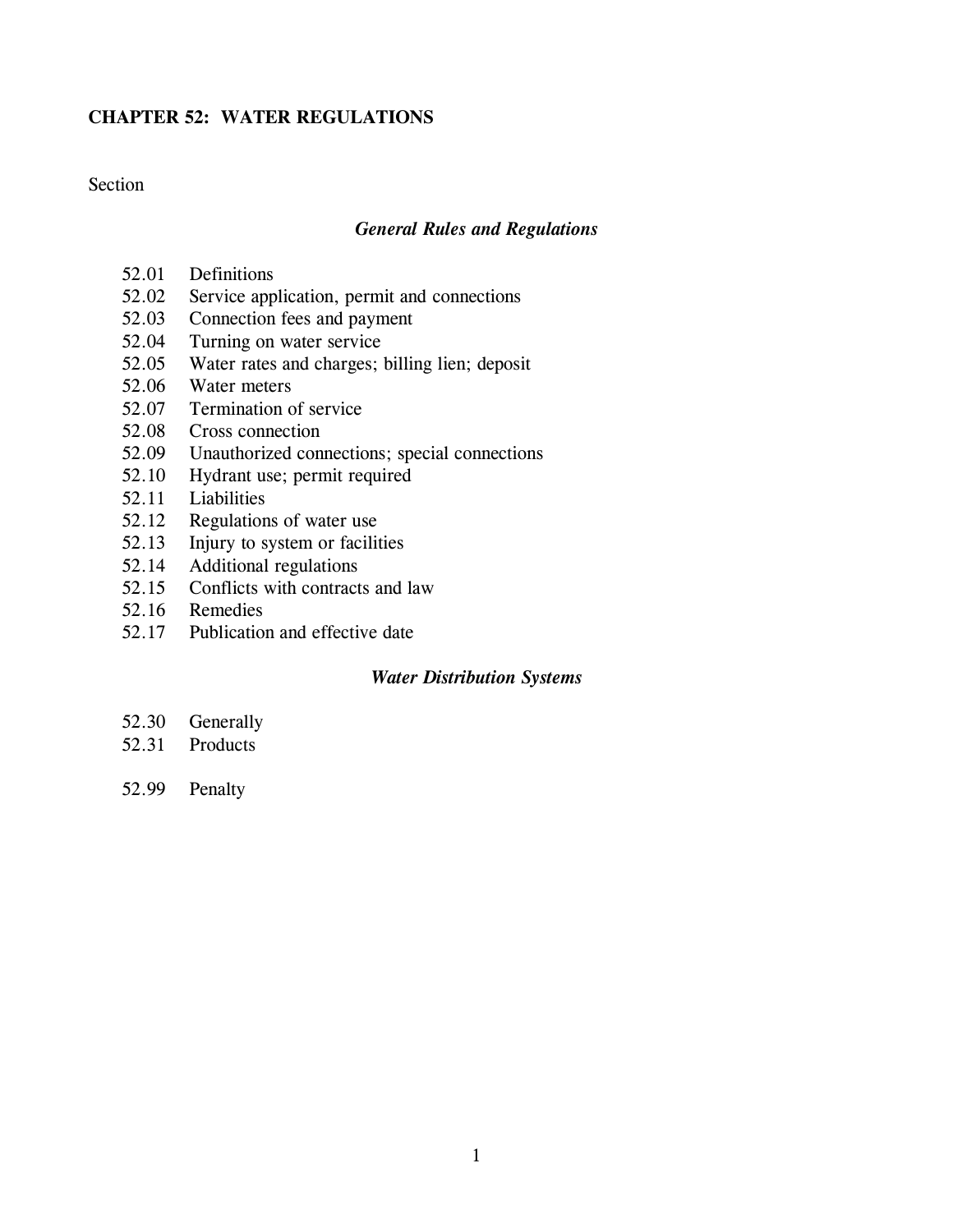#### *GENERAL RULES AND REGULATIONS*

#### **' 52.01 DEFINITIONS.**

For the purpose of this subchapter, the following definitions shall apply unless the context clearly indicates or requires a different meaning.

*COMMERCIAL.* Any user whose premises or building is used primarily for commercial use as defined by Chapter 152 or whose premises or building is located within the Commercial District of the village.

*DEPARTMENT.* The Department of Public Works of the village.

*DIRECTOR.* The Committee Chairperson of the Water/Sewer Committee, or his or her designee.

*INDUSTRIAL USER.* Any user whose premises or building is used primarily for industrial use as defined by Chapter 152 or whose premises or building is located within the industrial district of the village.

*OPERATION AND MAINTENANCE COST.* The cost to operate and maintain the system plus replacement costs.

*PERSON.* Any individual, partnership, co-partnership, firm, company, corporation, association, joint stock company, trust estate, governmental entity or any other legal entity or its legal representatives, agents or assigns.

*PREMISES.* Each lot or parcel of land, building or premises having any connection to the water distribution system of the village.

*REPLACEMENT COST.* Expenditures for obtaining and installing equipment, accessories or appurtenances which are necessary during the useful life of the system to maintain the capacity and performance for which the system was designed and constructed.

*RESIDENTIAL.* Any user whose premises or building is used primarily for residential use as defined by Chapter 152 or whose premises or building is located within a residential district of the village.

*STUB.* That lateral line from the main to the user's property.

*USER.* Any person or premises which either directly or indirectly is supplied water by the village or its agents.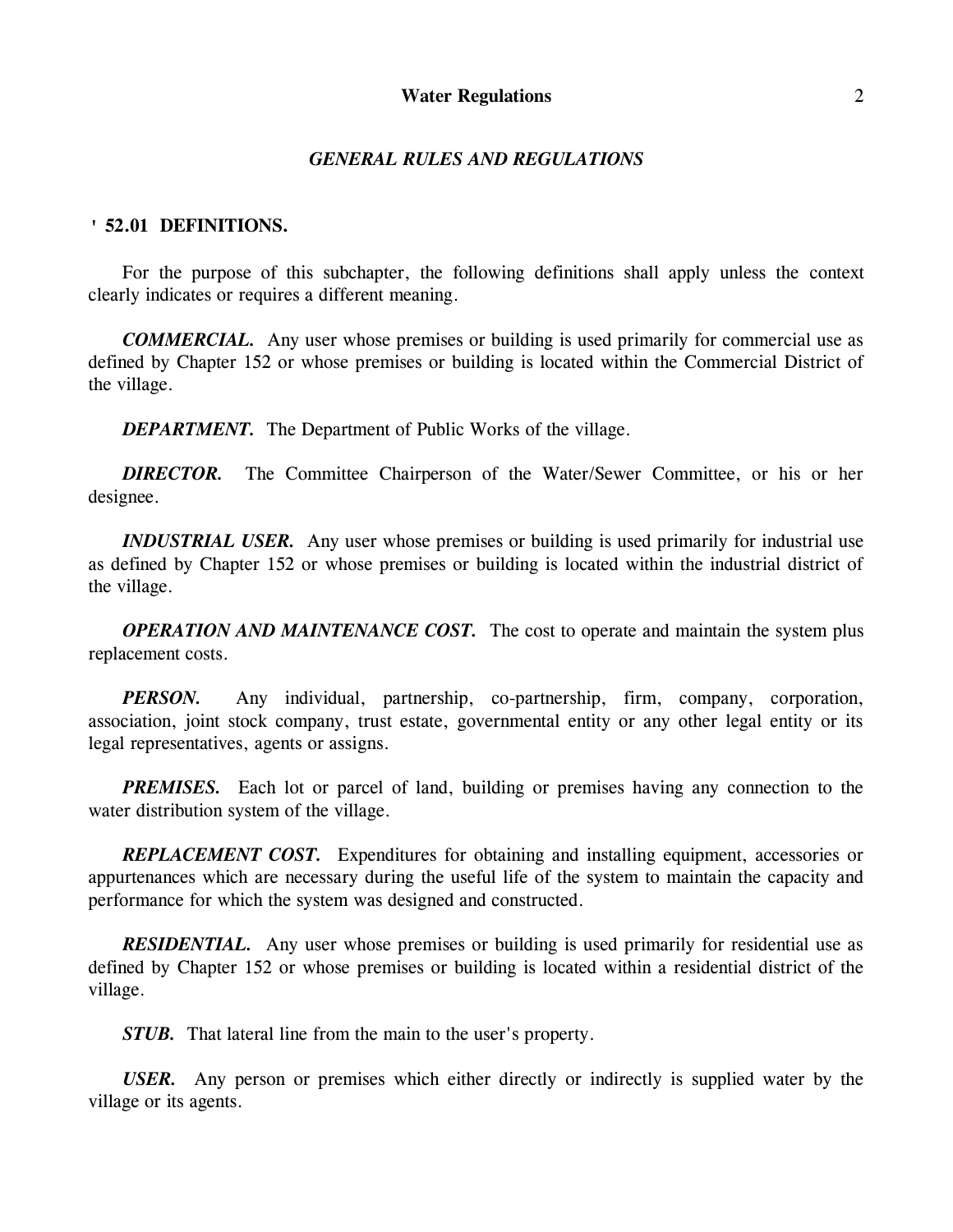*WATER DEBT SERVICE CHARGE.* A charge levied on the users of the water system for the user's proportionate share of the principal and interest payable on all indebtedness issued to finance the acquisition of the water system.

*WATER SERVICE CHARGE.* The sum of the water use charge and the water debt service charge.

*WATER SYSTEM.* All water lines, water storage tanks, pumping stations and appurtenances which the village has or shall have possession of and operating responsibility for, either now in existence or hereafter acquired or constructed by the village, together with all works, plants, instrumentalities and properties used or useful in obtaining, transmitting and distributing water and all extensions, enlargements and improvements thereto.

*WATER USE CHARGE.* A charge levied on the users of the water system for the user's proportionate share of the cost of the operation and maintenance (including replacement) of the water system.

(Ord. 170-12, passed 7-10-2012)

## **' 52.02 SERVICE APPLICATION, PERMIT AND CONNECTIONS.**

(A) *Application and permit.* Each user shall obtain a valid permit from the village before connection to the water system. Application for a permit for water connections shall be made to the Clerk on forms prescribed and furnished by the village.

(B) *Service connection.* All connections to the water system shall be made by connection to the curb box and stub by a lateral installed in accordance with rules and regulations of the village and the State of Michigan and shall meet the requirements set forth in '' 52.30 and 52.31, below. All meters and water connections shall be the property of the village. (Ord. 170-12, passed 7-10-2012) Penalty, ' 52.99

#### **' 52.03 CONNECTION FEES AND PAYMENT.**

(A) The following connection fees shall apply to all connections to the system and shall not be less than the cost of materials, installation and overhead attributed to such installations:

(1) *Stub charge.* If a stub line is provided by the village and if a stub charge has not been paid or assessed against the premises to be served, a stub charge in an amount to be established and adjusted from time to time by resolution of the Village Council, for the installation and use of a stub, shall be charged for connection to the system. Payment of the stub charge shall be made at the time application is made for a permit to connect to the system. If there is no existing stub to serve the premises, the user must reimburse the village the cost to construct the stub on the main.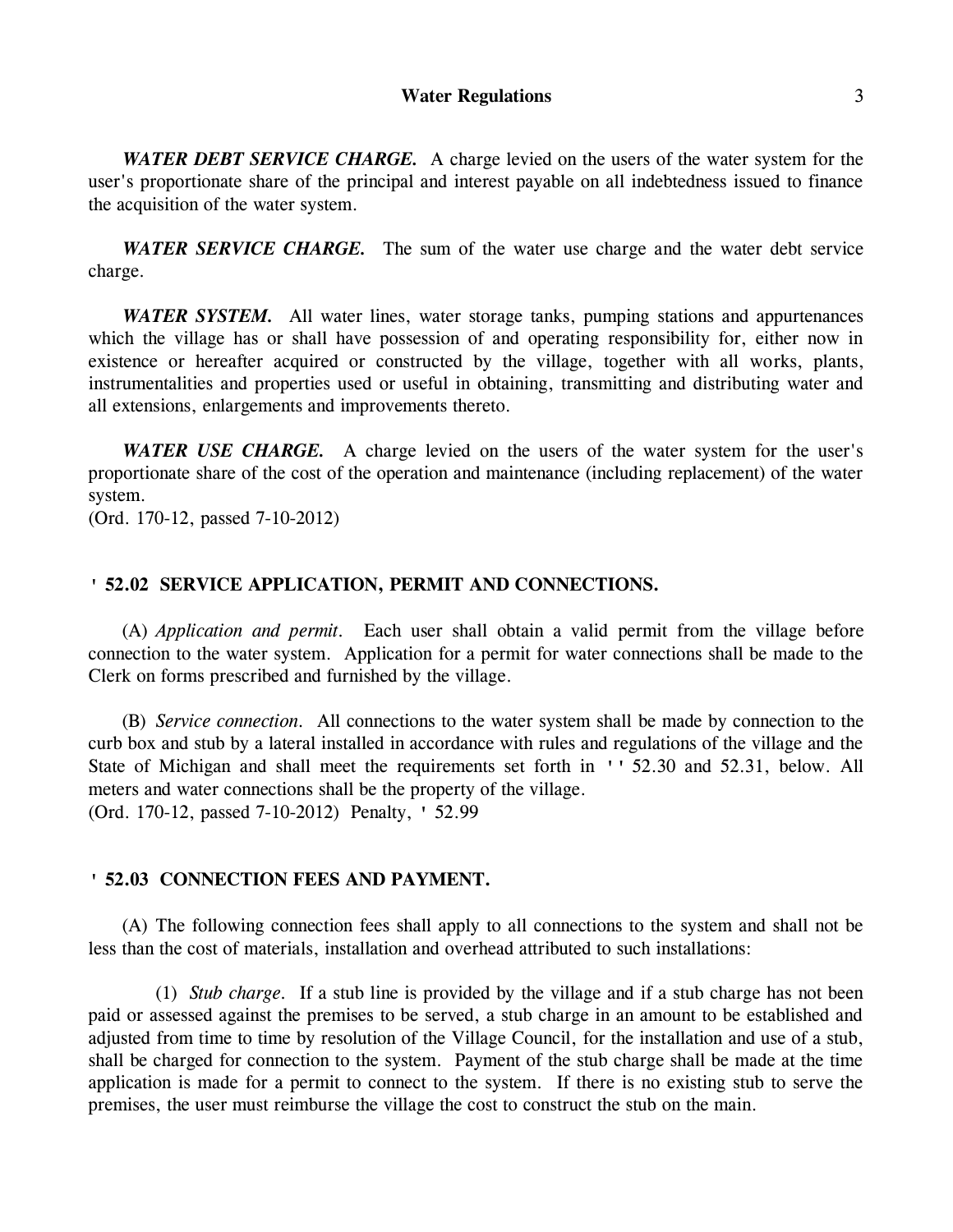(2) *Frontage charge.* Those premises adjacent to a water system line which have not been included in a special assessment district to pay the cost of such line or have been included in a special assessment district but have not been assessed for the frontage which will be provided with water service, shall pay a frontage charge at the time application for a permit to connect to the system is received. Unless otherwise provided by a contract, no frontage charge shall be made where the system water line adjacent to the connection premises was constructed as part of a development or project in which private parties or the village on behalf of and at the expense of private parties constructed such water system lines. The frontage charge shall be at a rate to be established and adjusted from time to time by resolution of the Village Council.

(3) *Trunkage charge.* Those premises which have not been included in a special assessment district shall pay a trunkage charge at the time application for a permit to connect to the system is made. Those premises which have previously paid a trunkage charge as part of a special assessment or as provided herein but which are later expanded, or where the use thereof is altered so as to increase the intensity of use, shall pay an additional trunkage charge in cash for such alterations or change of use at the time a building permit is issued for alterations or if no building permit is required, at such time as the use is changed. Those premises which are assessed for trunkage as an unimproved parcel but which are later improved shall pay a trunkage charge for such improvements. The amount of the trunkage charge to be made for any premises shall be based upon the sizes of the meter servicing the premises according to the table established and revised from time to time by resolution of the Village Council. Unmetered premises will be charged a set amount established time to time by a resolution of the Village Council.

(4) *Meter charge.* Each user required by this subchapter (industrial users) to have a meter shall pay a meter charge as established from time to time by resolution of the Village Council for the installation of each meter, whether the installation occurs during initial installation, repair or replacement.

(5) *Change in service size.* Users may increase or decrease the size of their water service. To increase the size of water service, a user must pay any additional trunkage fee, which shall be the difference between the trunkage fee for the increase service size and the trunkage fee already paid. No additional costs are required to decrease the size of service, provided that the proper fees are paid at the time of the initial installation of service and/or meters and other equipment. However there shall be no rebate for a decrease in meter size.

(B) The connection fees shall be due and payable in cash upon application for connection to the system, except for charges to premises existing before connection to the system. (Ord. 170-12, passed 7-10-2012)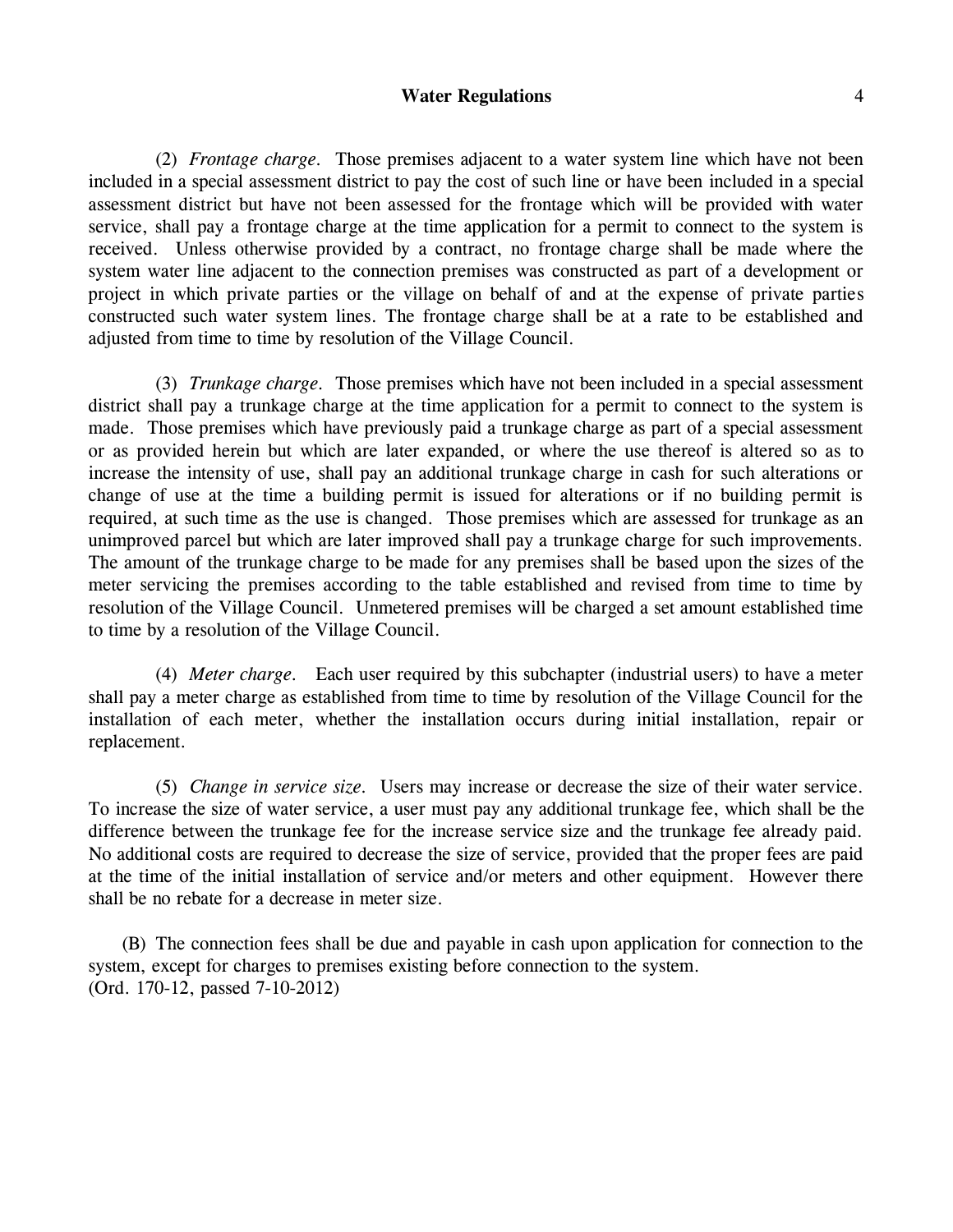### **' 52.04 TURNING ON WATER SERVICE.**

No person, other than an authorized employee of the Department of Public Works, or its designee, shall turn on or off any water service, except that a licensed plumber may turn on water service for testing his or her work (in which case it must be immediately turned off) or upon receiving a written order from the DPW. However, upon written permission from the DPW, water may be turned on for construction purposes only, prior to the granting of a certificate of occupancy for the premises and upon payment of the charges applicable thereto. (Ord. 170-12, passed 7-10-2012) Penalty, ' 52.99

## **' 52.05 WATER RATES AND CHARGES; BILLING; LIEN; DEPOSIT.**

(A) *Water Rates and Charges.* No free water service shall be furnished to any person, public agency, instrumentality or premises.

(1) *Water use charge.* All water use shall be charged for on a fee as established from time to time by resolution of the Village Council, that will include the rates for residential, commercial and industrial users. Flat rates and metered charges can be included.

(2) *Water debt service charge.* A water debt service charge, as established from time to time by resolution of the Village Council, shall be charged to each user.

(3) *On/off charge.* Users shall pay an on/off charge, as established from time to time by resolution of the Village Council, every time water service is turned on or off after the initial connection to the water system.

(4) *Administration fee.* A fee added to cover the administration costs of a more frequent billing cycle than quarterly for commercial or residential customers. The fee will be determined from time to time by resolution of the Village Council.

(B) *Billing.*

(1) All water charges shall be billed by the Village Clerk and collected by the Village Treasurer periodically as provided by resolution of the Village Council. Each type of charge shall be specified separately on each billing.

(a) Quarterly billings will be due during the following months, March, June, September and December. Quarterly bills are billed in advance.

(b) Metered billings will be due monthly. All meters shall be read monthly and bills shall be rendered within 30 days following the meter readings. Metered billings are billed for the dates of service.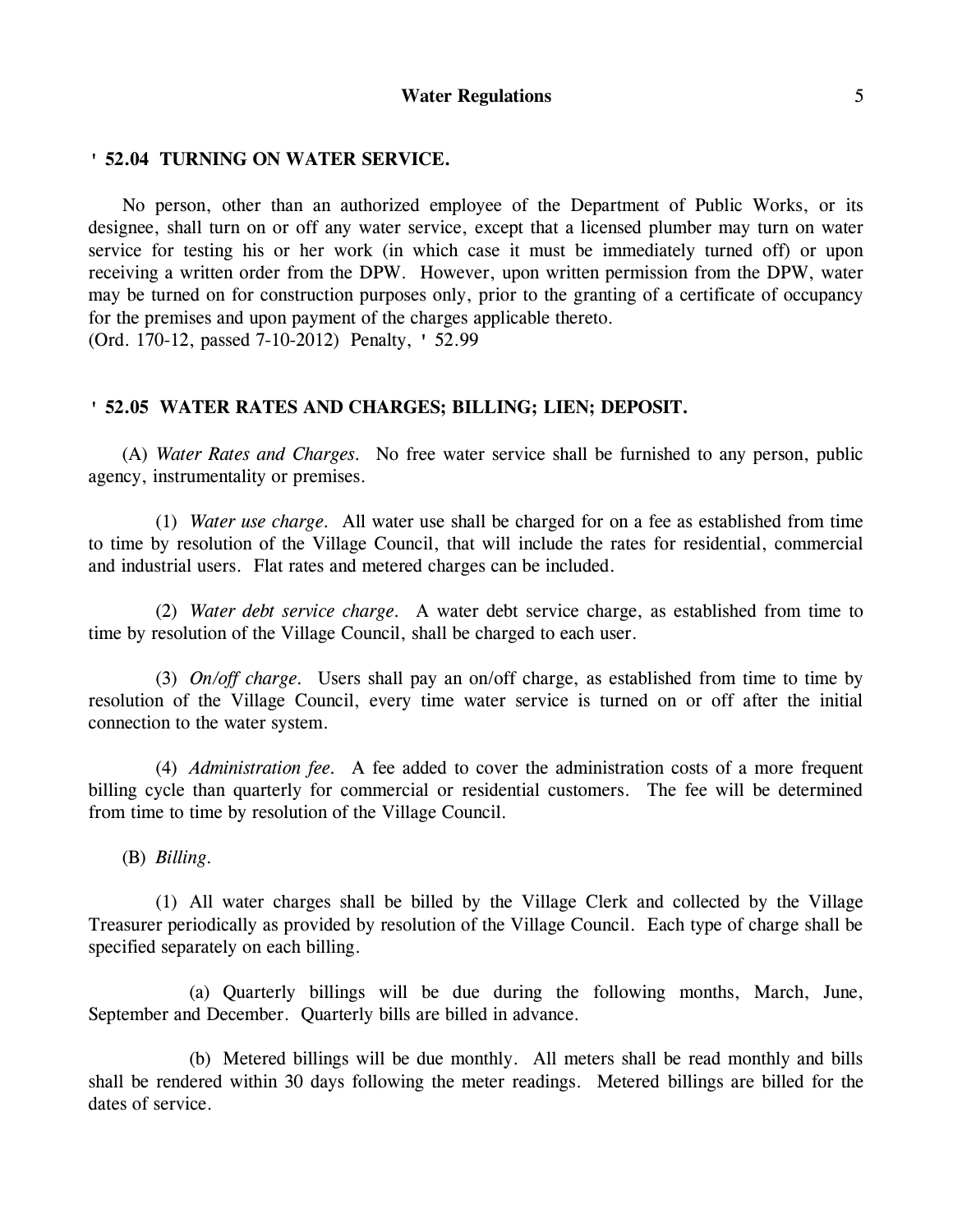(c) Monthly billings will be due monthly. This is an additional option provided by the village. Due to the increased postage and billings, an administration charge will be added to the bill in the amount to be set time to time by resolution of the Village Council.

(2) All bills shall be payable when rendered and shall be deemed delinquent if not paid on or before the due date shown on the bill. A late charge will be set by resolution from time to time by the Village Council.

(C) *Lien.* All water service charges and connection fees are made a lien on the premises to which such service is furnished and are hereby recognized to constitute such lien. Whenever the charges are delinquent and remain unpaid, the charges shall be entered on the next ad valorem property tax roll for the property served and shall be collected in the same manner as ad valorem property taxes. The Village Treasurer shall, on or before March 1 of each year, turn the delinquent and unpaid charges over to the County Treasurer in the same fashion as delinquent and unpaid valorem property taxes.

(Ord. 170-12, passed 7-10-2012)

#### **' 52.06 WATER METERS.**

All industrial premises using the water system shall be metered.

(A) *Meter size and access.* A meter of the size and type required from time to time by resolution of the Village Council shall be installed on the premises of every industrial user as required by this subchapter after payment of meter charge. No person, except a Department of Public Works employee, or its designee, shall break or injure the seal or change the location of, alter or interfere in any way with a water meter.

(B) *Access to meters.* The Department of Public Works, or its designee, shall have the right to shut off the supply of water to any premises where the DPW is not able to obtain access to the meter. Any qualified employee of the DPW shall, at all reasonable hours, have the right to enter the premises where such meters are installed for the purpose of reading, testing, removing or inspecting the same. No person shall hinder, obstruct or interfere with such employee in the lawful discharge of his or her duties.

(C) *Reimbursement for damaged meters.* Any damage which a meter may sustain resulting from carelessness of the owner, agent or tenant or from neglect of such persons to properly secure and protect the meter, as well as any damage which may be wrought by frost, hot water or steam backing from a boiler, shall be paid by the owner of the property to the village on presentation of a bill therefor. If the bill is not paid, the water shall be shut off and shall not be turned on until all charges have been paid to the village.

(D) *Meter failure, estimated bills.* If any meter fails to register properly, the Village Clerk shall estimate the consumption of the basis of former consumption and bill accordingly.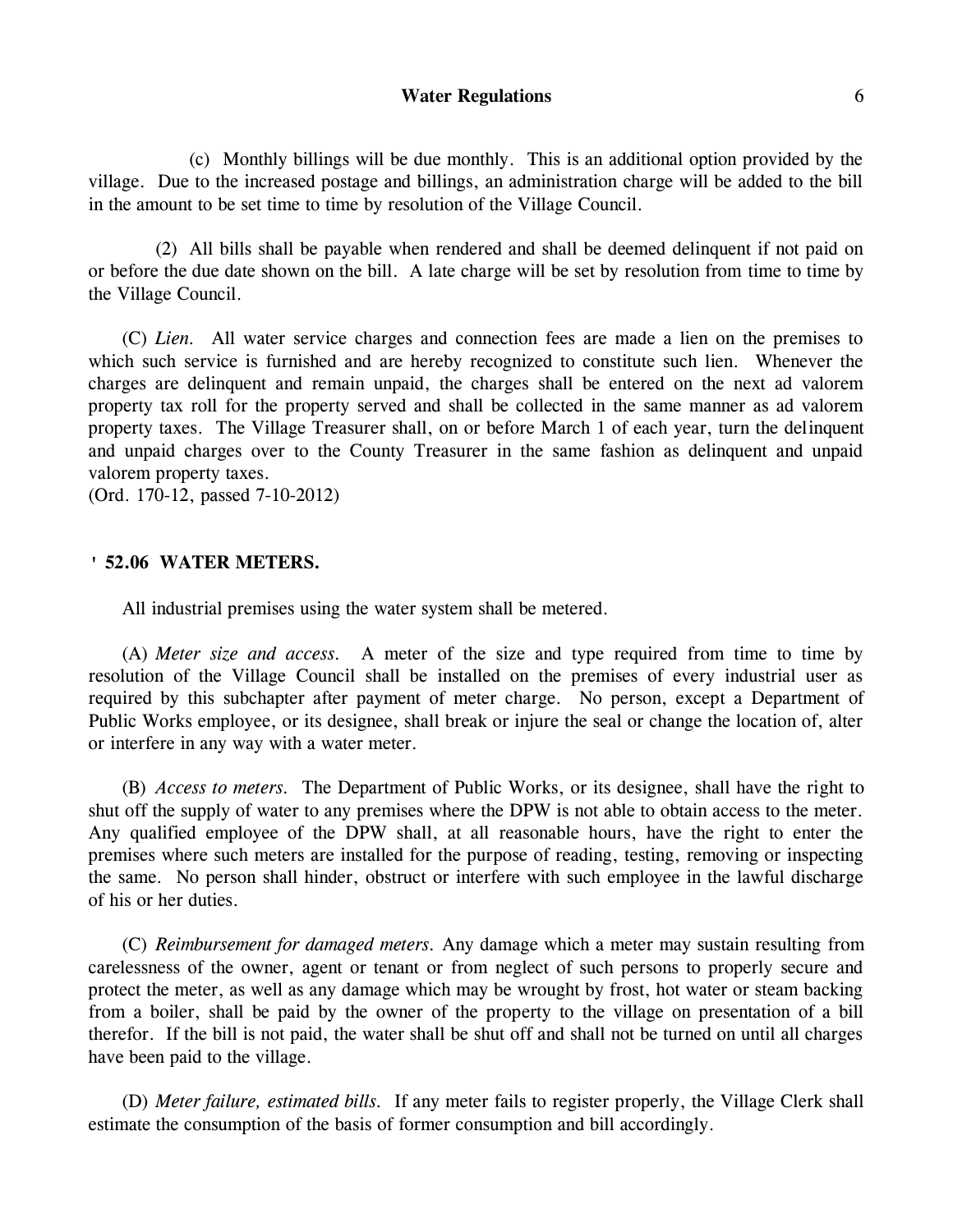(E) *Inaccurate meters.* A consumer may require that a meter be tested. If the meter is found to be accurate, a charge in the amount established and revised from time to time by resolution of the Village Council shall be made. If the meter is found to be defective, it shall be repaired or an accurate meter shall be installed and no testing charge shall be made.

(F) *Standard of accuracy.* A meter shall be considered accurate if, when tested, it registers not to exceed 2% more or 2% less than the actual quantity of water passing through it. If a meter registers in excess of 2% of the actual quantity of water passing through it, it shall be considered Afast@ to that extent. If a meter registers in excess of 2% less than the actual quantity of water passing through it, it shall be considered Aslow@ to that extent.

(G) *Bill adjustment.* If a meter has been tested at the request of a consumer and has been determined to register Afast@, the village shall credit the consumer with a sum equal to the percent Afast@ multiplied by the amount of all bills incurred by such consumer within two months prior to the test. If a meter so tested is determined to register Aslow@, the Department of Public Works may collect from the consumer a sum equal to the percent Aslow@ multiplied by the amount of all bills incurred by the consumer for the prior two months. When the DPW, on its own initiative, makes a test of water meter, it shall be done without cost to the consumer, other than his or her payment of the amount due to the village for water used by him or her if the meter is found to be Aslow@. (Ord. 170-12, passed 7-10-2012)

### **' 52.07 TERMINATION OF SERVICE.**

(A) The Village President or Village Clerk is hereby authorized to enforce the payment of charges for water service to any premises by discontinuing the water service to such premises and an action of assumpsit may be instituted by the village against the user including the owner of the premises to which the service was provided.

(B) A past due notice shall be issued 15 days after a bill is deemed delinquent. An administration fee is added to the customer's bill when this notice is mailed. The notice shall provide the customer of record with the following information:

- (1) The amount due;
- (2) Notice of the scheduled termination date if the bill remains unpaid.

(C) A notice of termination of service shall be issued five days after a past due notice is issued. An administration fee is added to the customer's bill when this notice is mailed. The notice shall provide the customer of record with the following information:

(1) The amount due;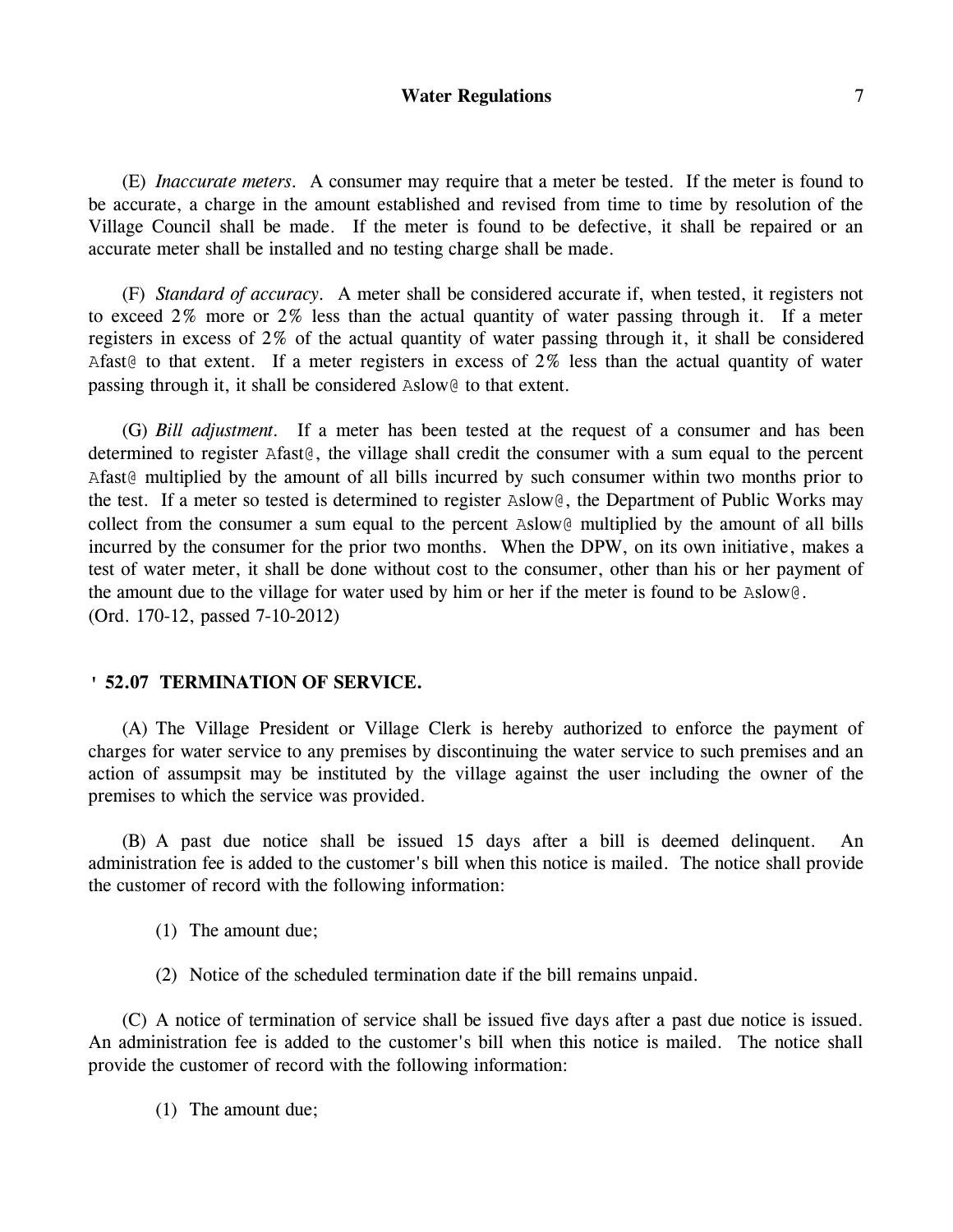(2) Notice of the scheduled termination date if the bill remains unpaid.

(3) Cost of turn on/off fee.

(D) A final notice of termination of service shall be issued on the first Monday following the mailing of the notice of termination. An administration fee is added to the customer's bill when this notice is posted. The notice shall provide the customer of record with the following information:

(1) The amount due;

(2) Notice of the scheduled termination date if the bill remains unpaid.

(3) Cost of turn on/off fee. (Ord. 170-12, passed 7-10-2012)

### **' 52.08 CROSS CONNECTIONS.**

(A) The Water Supply Cross Connection Rules of Michigan Department of Environmental Quality, being R 325.11401 to R 325.11407 of the Michigan Administrative Code, are hereby adopted by reference.

(B) The Department of Public Works, or its designee, shall cause inspections to be made of all properties served by the public water supply where cross connection with the public water supply is deemed possible. The frequency of inspections and re-inspections, based on potential health hazards involved, shall be as established by the village and as approved by the Michigan Department of Environmental Quality.

(C) Representatives of the village shall have the right to enter, at a reasonable time, any property served by a connection to the public water supply system of the village for the purpose of inspecting the piping system or systems thereof for cross connections. On request, the owner, lessee or occupant of any property so served shall furnish to the inspection agency any pertinent information regarding the piping system or systems on such property. The refusal of such information or refusal of access, when requested, shall be deemed evidence of the presence of cross connection.

(D) The village is hereby authorized and directed to discontinue water service, after giving reasonable notice to a property owner, to any property wherein a connection in violation of any provision of this chapter exists; and is authorized to take such other precautionary measures as are deemed necessary to eliminate any danger of contamination of the public water supply system. Water service to the property shall not be restored until the cross connection(s) has been eliminated in compliance with the provisions of this subchapter.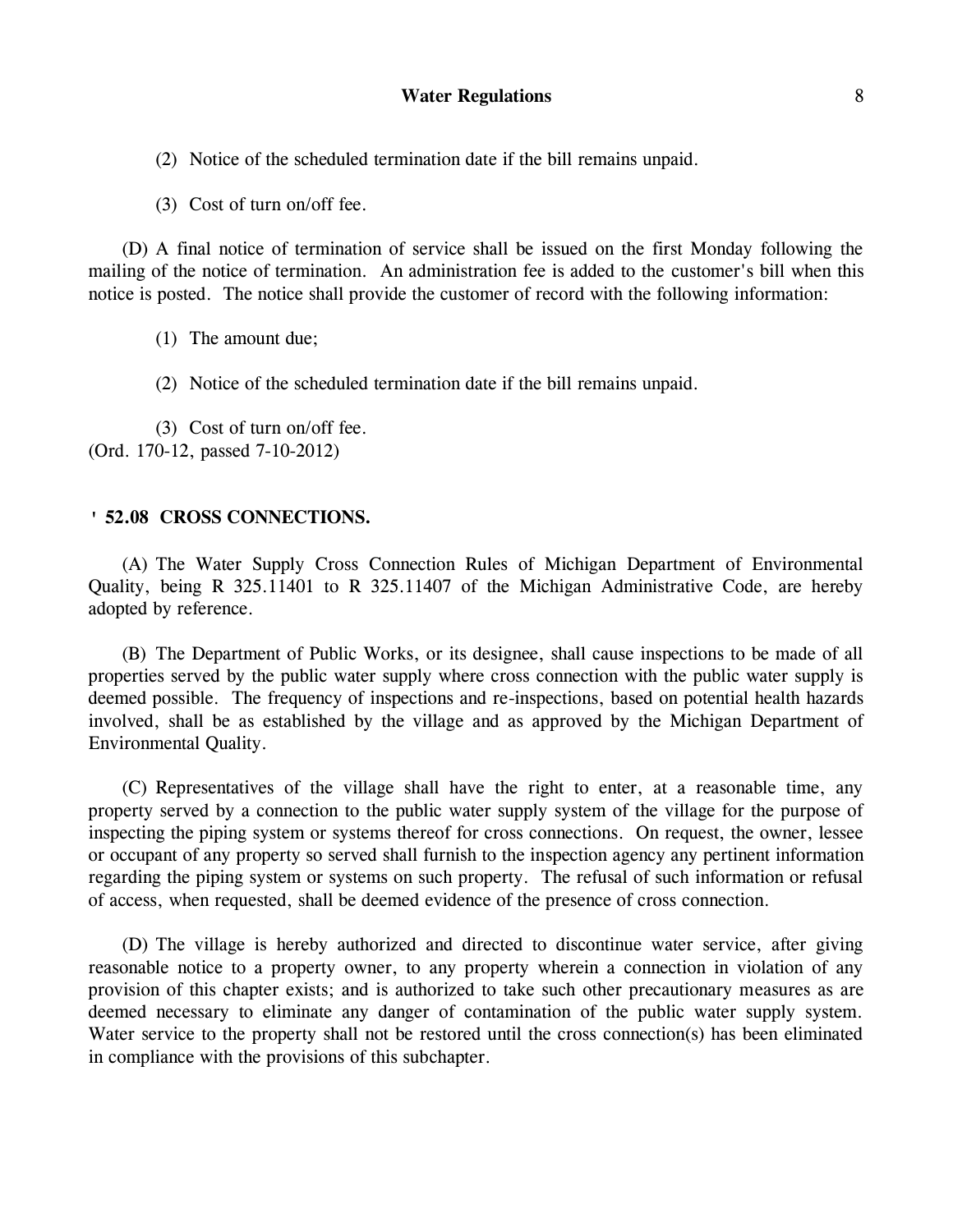(E) The owner shall provide the water supplier with proof of backflow prevention devices working properly upon installation and at subsequent intervals as supplied by the village and in accordance with the Michigan Department of Environmental Quality requirements. Only individuals approved by the village shall be qualified to perform such testing. The individual(s) shall certify the results of his or her testing.

(F) The potable water supply made available on properties served by the public water supply shall be protected from possible contamination as specified by this chapter and by the state plumbing code. Any water outlet which could be used for potable or domestic purposes and which is not supplied by the potable system must be labeled in a conspicuous manner as: WATER UNSAFE FOR DRINKING.

(Ord. 170-12, passed 7-10-2012)

#### **' 52.09 UNAUTHORIZED CONNECTIONS; SPECIAL CONNECTIONS.**

Except as provided below, no person shall open any valve or make any connection which will make possible the use of water which has not passed through a water meter, provided that:

(A) In special cases where it is impractical to meter the water and where the amount used can be accurately estimated and where proper arrangements are made for the payment of water so used, the Chairperson of the Water/Sewer Committee may grant temporary permission, in writing, for the use of water without a meter.

(B) In cases of ordinary building construction, a water meter shall be set in a place approved by the Water/Sewer Committee, at the expense of the user, to measure the water used during construction. Water so used shall be charged for at the rates set forth from time to time by resolution voted on by the Village Council.

(Ord. 170-12, passed 7-10-2012) Penalty, see ' 52.99

### **' 52.10 HYDRANT USE; PERMIT REQUIRED.**

No person, except an employee of the village in the performance of his or her duties, shall open or use any fire hydrant, except in a case of emergency, without first obtaining a written permit therefor from the Chairperson of the Water/Sewer Committee or Clerk or designee and paying such fee therefor as may be prescribed.

(Ord. 170-12, passed 7-10-2012) Penalty, see ' 52.99

## **' 52.11 SERVICE; LIABILITIES.**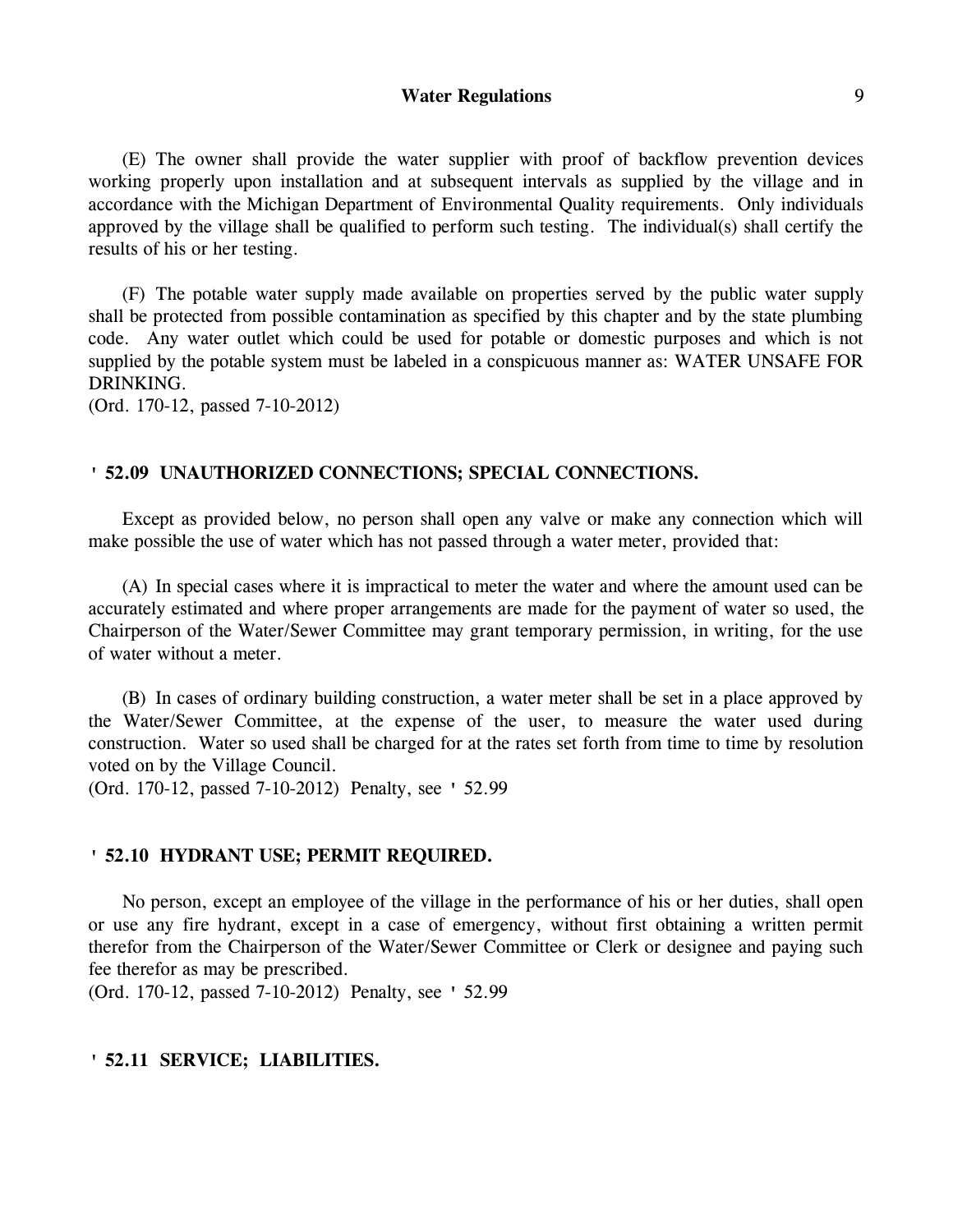The village shall endeavor to furnish continuous service to users, but does not guarantee uninterrupted service and shall not be liable for any damage which a user may sustain by reason of the failure or deficiency in the operation of the systems, whether caused by accident, repair, maintenance or any other cause, nor shall the village be liable for damages which the user may sustain by reason of failure of water supply, or for damages to persons or property arising, occurring or resulting for the supply of water or from any apparatus or appurtenance in connection therewith. (Ord. 170-12, passed 7-10-2012)

#### **' 52.12 REGULATIONS OF WATER USE.**

The Chairperson of the Water/Sewer Committee or Clerk or designee may regulate, limit or prohibit the use of water for any purpose. The regulations shall restrict less essential water uses to the extent deemed necessary to assure an adequate supply for essential domestic and commercial needs and for firefighting. No such regulation, limitation or prohibition shall be effective until 24 hours after the publication thereof in a newspaper of general circulation in the village. No person shall violate any such rule or regulation.

(Ord. 170-12, passed 7-10-2012)

## **' 52.13 INJURY TO SYSTEM OR FACILITIES.**

No person, except an employee of the village in the performance of his or her duties, shall willfully or carelessly break, damage, destroy, uncover, deface or tamper with any structure, appurtenance or equipment which is a part of the village water distribution system or water production facilities.

(Ord. 170-12, passed 7-10-2012) Penalty, see ' 52.99

#### **' 52.14 ADDITIONAL REGULATIONS.**

The Village Council may make and issue additional rules and regulations concerning the water production facilities and the water distribution system, connection thereto, meter installations and maintenance, connection and meter installation and testing fees, and hydrants and water mains and the appurtenances thereto, not inconsistent herewith. (Ord. 170-12, passed 7-10-2012)

#### **' 52.15 CONFLICTS WITH CONTRACTS AND LAW.**

(A) If any provision of this chapter is inconsistent or in conflict with a provision of any contract between the village and a contract user, in effect on the date of the adoption of this subchapter, the provisions of the contract shall prevail.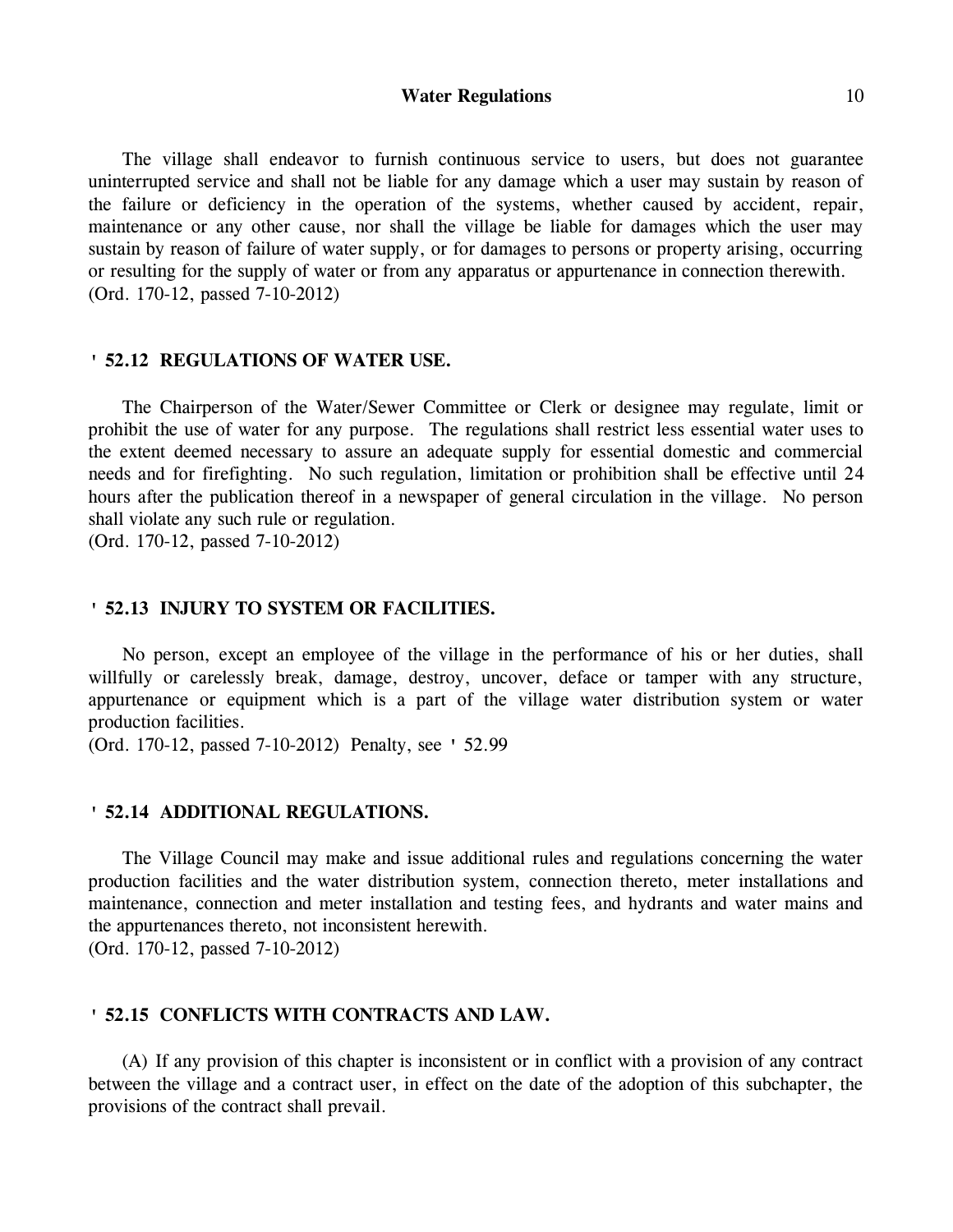(B) This subchapter does not supersede the state plumbing code but is supplementary to it. (Ord. 170-12, passed 7-10-2012)

#### **' 52.16 REMEDIES.**

Remedies provided in this subchapter shall be cumulative of any and all other remedies under state law, common law and the village ordinances. (Ord. 170-12, passed 7-10-2012)

### **' 52.17 PUBLICATION AND EFFECTIVE DATE.**

The ordinance codified herein shall be published in the manner provided by law and shall take effect and be in force from and after the earliest date allowed by law. The ordinance codified herein shall become effective 20 days after publication in the County Press. (Ord. 170-12, passed 7-10-2012)

## *WATER DISTRIBUTION SYSTEMS*

### **' 52.30 GENERALLY.**

(A) Description:

(1) Work included: this specification encompasses the work required for construction, modifications, extensions or improvements to the water distribution system within the village, including private connections and customers= requirements and obligations.

(2) For the purpose of this subchapter, the following definitions shall apply unless the context clearly indicates or requires a different meaning.

*FITTINGS*. Bend, offset, reducer, increaser, cross, tee, hydrant tee, sleeve, plug, adapter, cutting-in sleeve and cutting-in tee.

*HYDRANT LEAD.* Considered as part of the hydrant for payment purposes.

*SUITABLE EXCAVATED MATERIAL.* Free of cinders, ash, refuse, sod, vegetable or other organic material, boulders, rocks or pavement.

*WITNESSES.* Horizontal measurements to three permanent surface features.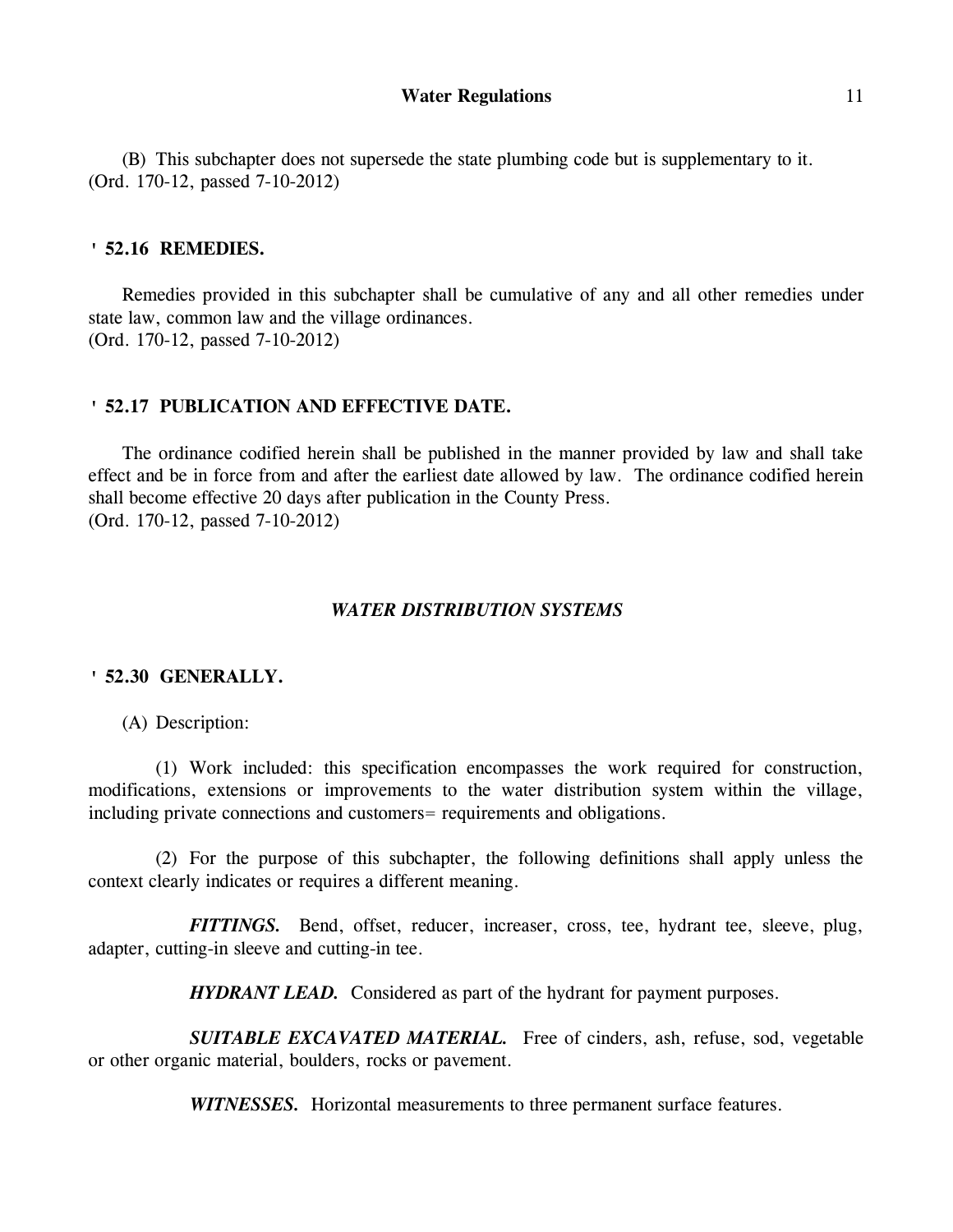(B) Submittals:

- (1) Valve and hydrant drawings: Division 1 Submittals;
- (2) Connection to existing water line: detail for each: approval required;
- (3) Service line witnesses: curb stop box: report on record drawings;
- (4) Water line witnesses:
	- (a) Valve box and chamber: report on record drawings;
	- (b) End of water line: report on record drawings; and
	- (c) Fitting for future extension: report on record drawings.

(5) Flushing, pressure, leakage and chlorination procedures: equipment, materials and method: approval required.

(C) Job conditions:

(1) Inspection of water service line installation: the customer shall request the Village Water Department/DPW to inspect the installation of the water service piping prior to placing any backfill in the trench. Request for inspection shall be made at least 24 hours before the desired time of inspection. The inspector shall check the joints for water tightness, shall check the trench bottom for stones and other objectionable bedding material and shall observe backfilling operations until a minimum of six inches of desirable backfill material has been placed by hand over the water service.

(a) Customer=s service line begins at the curb stop and repair and maintenance is the customer=s obligation. It is the customer=s obligation to report any service line leak appearing on his or her premises, and failure to report the leak shall obligate the customer to pay for loss of water by reason of his or her negligence. Further, there shall be no adjustment of excessive water bills caused by losses of metered water by reason of faulty or non-repaired customer equipment.

(b) No physical connection shall be installed or maintained between lines carrying a public supply of water and any private source of water; nor to any cleaning or washing equipment or other appliances in a manner so as to create a danger of contamination of the village lines and water supply, nor to any injector type attachments, nor to any cleaning equipment of any kind that uses petroleum derivatives or other solvents, volatile or non-volatile, nor to any gas or L.P. gas cleaning equipment unless same is covered by a specific contract that provides for and guarantees the safety of the installation according to all standard regulations and rules of safety.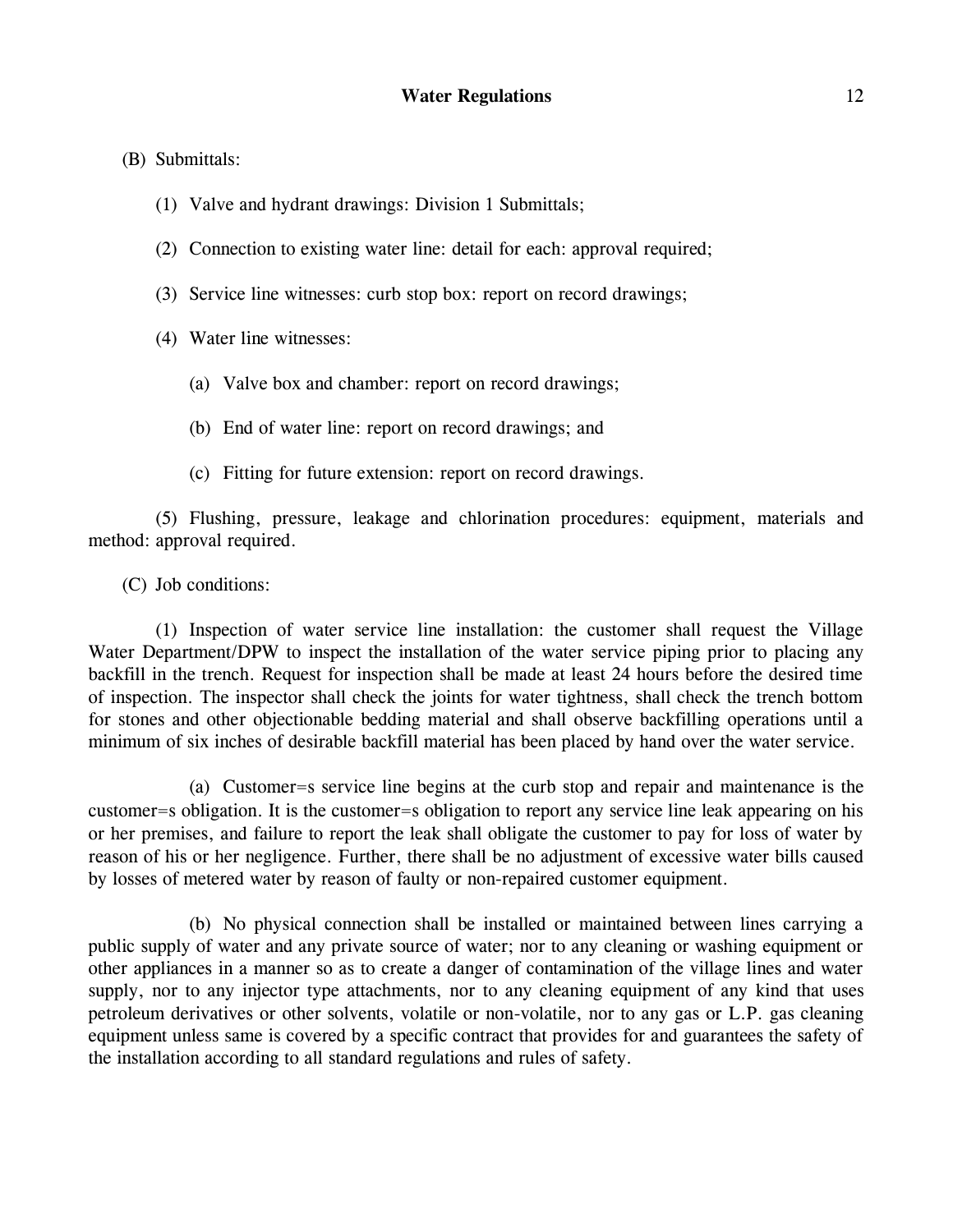(2) Water heater, boilers and other devices of like characteristics, shall be protected by check valves and relief valves to prevent excessive pressure developing in the system, and back flow of the hot water through the meter. If damage occurs to a meter as a result of the lack of inadequacy of the safety devices the customer shall be obligated to pay the cost of necessary repairs;

(3) Interrupting water service:

- (a) Existing valve operation: by village employees or contractors only; and
- (b) Contamination of existing water system: prevent.
- (4) Valve and hydrant: village=s standards; and
- (5) Scheduling:
	- (a) Service line installation: After testing of water line; and

(b) Clean-up: Promptly following backfilling operations. (Ord. 207-08, passed 10-14-2008)

## **' 52.31 PRODUCTS.**

Materials:

(1) Ductile iron: ANSI/AWWA C151/A21.51: Thickness: ANSI/AWWA C150/A21.50-96, Class 52; and

- (2) Plastic (PVC): AWWA C900:
	- (a) Dimension ratio: 14 to 18; and
	- (b) Outside diameter: Identical to outside diameter of cast iron and ductile iron pipe.
- (B) Hydrant lead: anchoring coupling and pipe: Ductile iron: ANSI/AWWA C151/A21.51.
	- (1) Thickness: ANSI/AWWA C150/A21.50, Class 52.
	- (2) Clow Corporation  $#F-1211$ ,  $#F-1215$ ,  $#F-1216$  or equal.

<sup>(</sup>A) Water line pipe: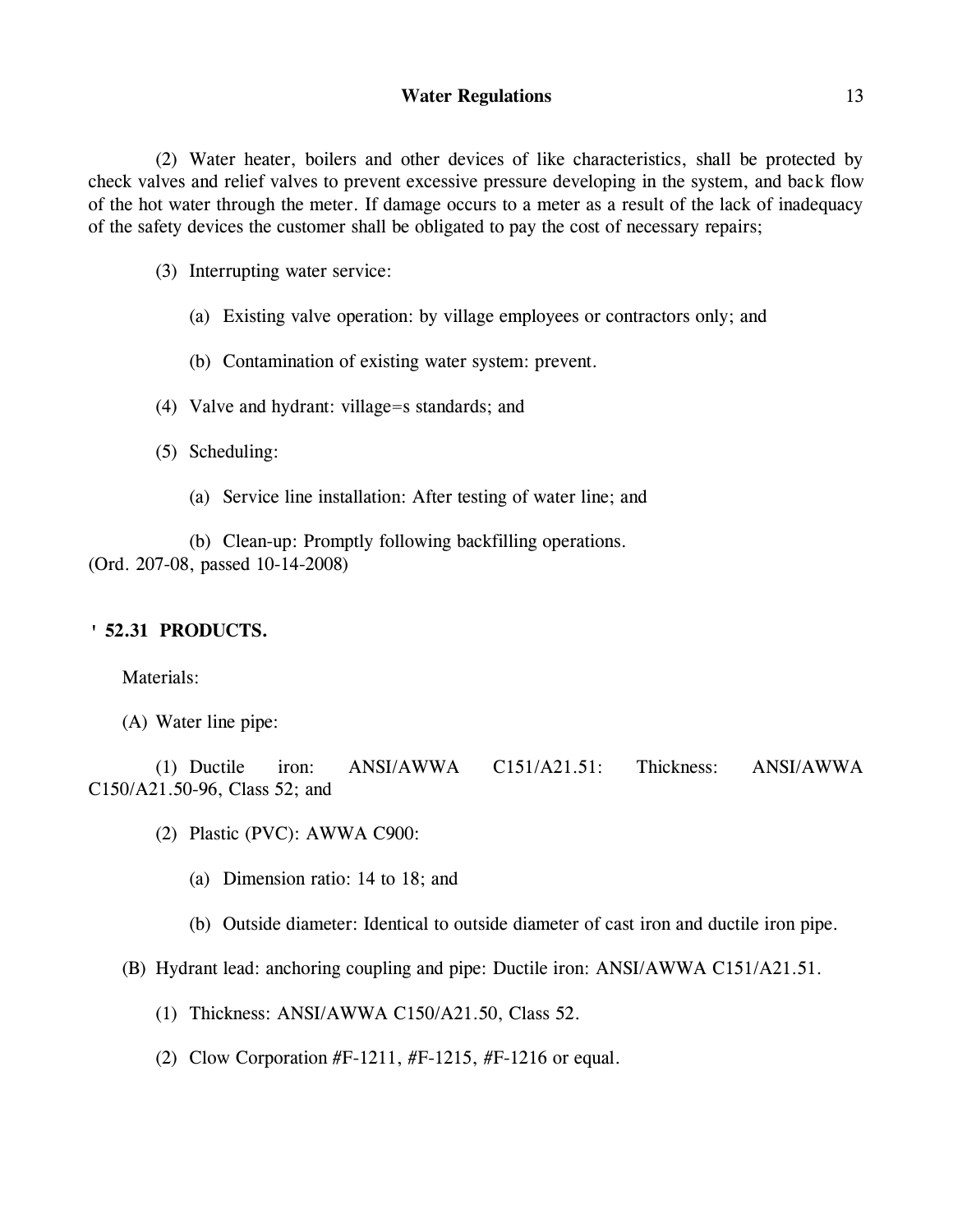(C) Service line pipe:

(1) General: copper tubing is required from the main to the curb stop, within a right-of-way and within a utility easement. Copper or plastic tubing is allowed past the curb stop, outside of any right-of-way or utility easement;

(2) Copper: ASTM B-88, Type K, annealed and soft temper. All copper tubing located underground shall be a minimum of three-quarter-inch tubing and shall be soft temper type K copper tubing and be placed a minimum of five feet below the surface of the ground;

(3) Plastic: Either of the following may be used where plastic service tubing is allowed:

(a) High density polyethylene (HDPE): Outside diameter based copper sized tubing meeting the requirement of AWWA C901 -2, NSF 61 and ASTM D 2737; PE 3408, SDR 9, 200 PSI pressure rated.

(b) Crosslinked polyethylene (PEX): Outside diameter based copper sized tubing meeting the requirements of ASTM F 877 and F 876; SDR 9, 160 PSI pressure rated.

(c) All plastic services must be buried with a 12-gauge tracer wire.

(4) Joints:

(a) Copper: Joints in underground copper tubing shall be spaced at a minimum distance of 60 feet. Copper tubing shall be connected to curb stop unless copper tubing exists between curb stop and property line. All joints shall be made with cast brass three part union, threaded copper coupling as manufactured by Mueller Co., Decatur, ILL, pattern No. H-15402 or equal. NO SWEAT FITTING WILL BE PERMITTED UNDERGROUND.

(b) Plastic: The transition from copper to plastic tubing and all underground joints on plastic tubing shall be made with a Mueller Co. 110 Compression Connection union, Part H-15403 or equal. The connection shall include a Mueller stainless steel liner or equal for the specified size of plastic tube at the connection.

(5) The end of the service line tubing, immediately inside the building, shall be fitted with ground Keystop, stop and waste or equal.

(D) Water line valve: resilient wedge: AWWA C509, non-rising stem, o-ring stem seal, fully bronze mounted.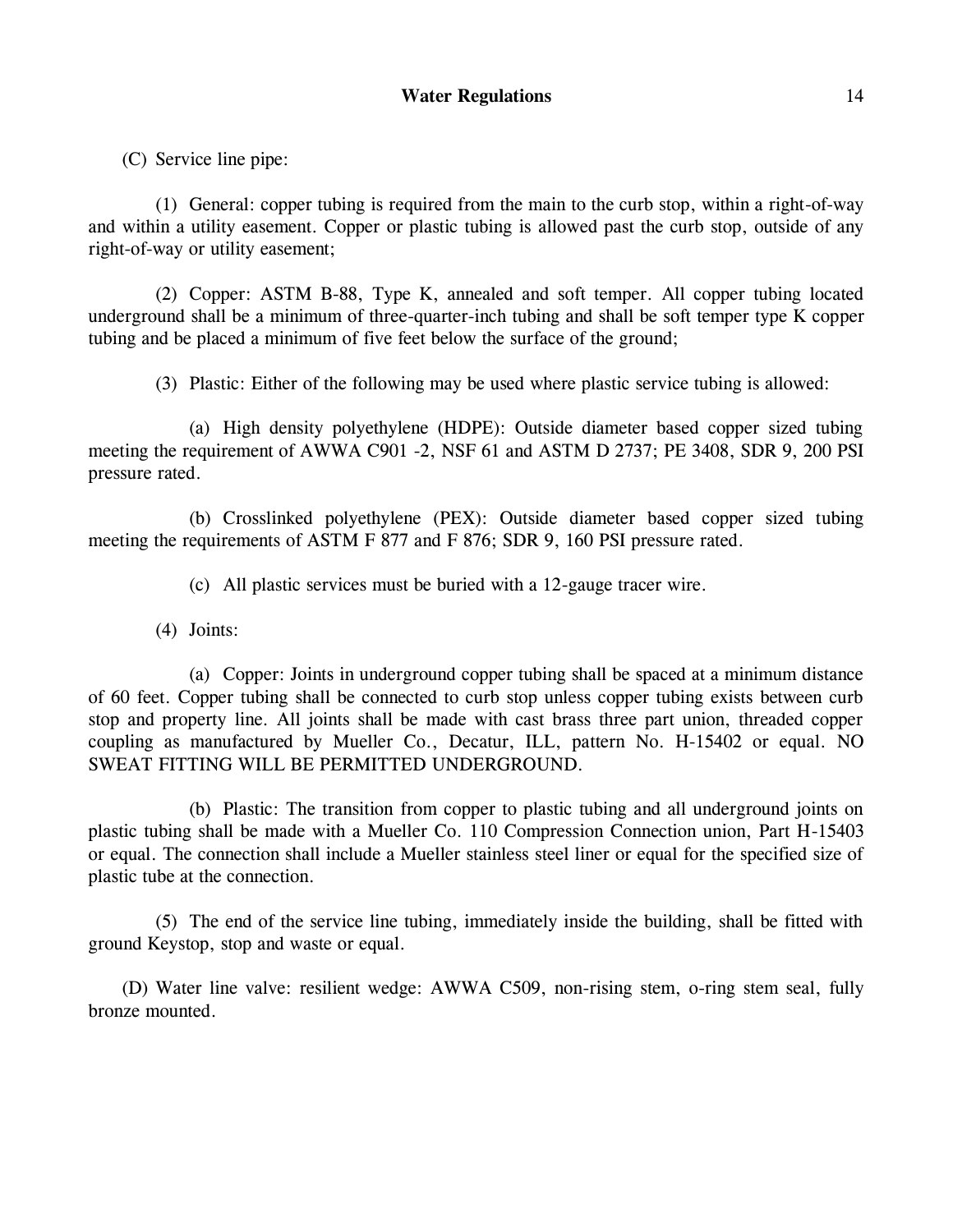(E) Service line valve; corporation stop:

(1) Cast iron and ductile iron water line:

(a) Without service clamp: Mueller Co. #H-15000, #H-15025, Hays Mfg. Co. #5200 or equal. McDonald not allowed; and

(b) With service clamp: Mueller Co. #H-10010or equal. McDonald not allowed.

(2) Plastic water line:

(a) Without service clamp: Mueller Co. #H-15000, #H-15025, Hays Mfg. Co. #5200 or equal. McDonald not allowed;

(b) With service clamp: Mueller Co. #H-10010 or equal. McDonald not allowed; and

(c) Curb stop: Mueller Co. #H-15200, Hays Mfg. Co. #5045 or equal. McDonald not allowed.

(F) Valve box:

(1) Gate and butterfly valve: Clow Corporation #F-2450 or equal.

- (a) Lid: Imprinted with the word WATER; and
- (b) Base: Round for valves up to 10 inch; oval for 12 inch and larger.

(2) Curb box: Mueller Co. #H-13050 or equal. (Ord. 207-08, passed 10-14-2008)

#### **' 52.99 PENALTY.**

(A) A person who violates any of the provisions of '' 52.01 through 52.17 or any written order of the village, or its representatives, in pursuance thereof, shall be deemed guilty of a misdemeanor and upon conviction thereof, shall be punished by a fine of no less than \$100 and no more than \$1,000 for each violation. Each day upon which a violation of the provisions of these sections shall occur shall be deemed a separate and additional violation for the purpose of '' 52.01 through 52.17.

(B) (1) *Civil infraction.* A person or entity who violates '' 52.30 and 52.31, for which the village has assumed enforcement responsibility is responsible for a municipal civil infraction Class B for each and every day that the violation occurs, punishable by a civil fee determined in Chapter 11.